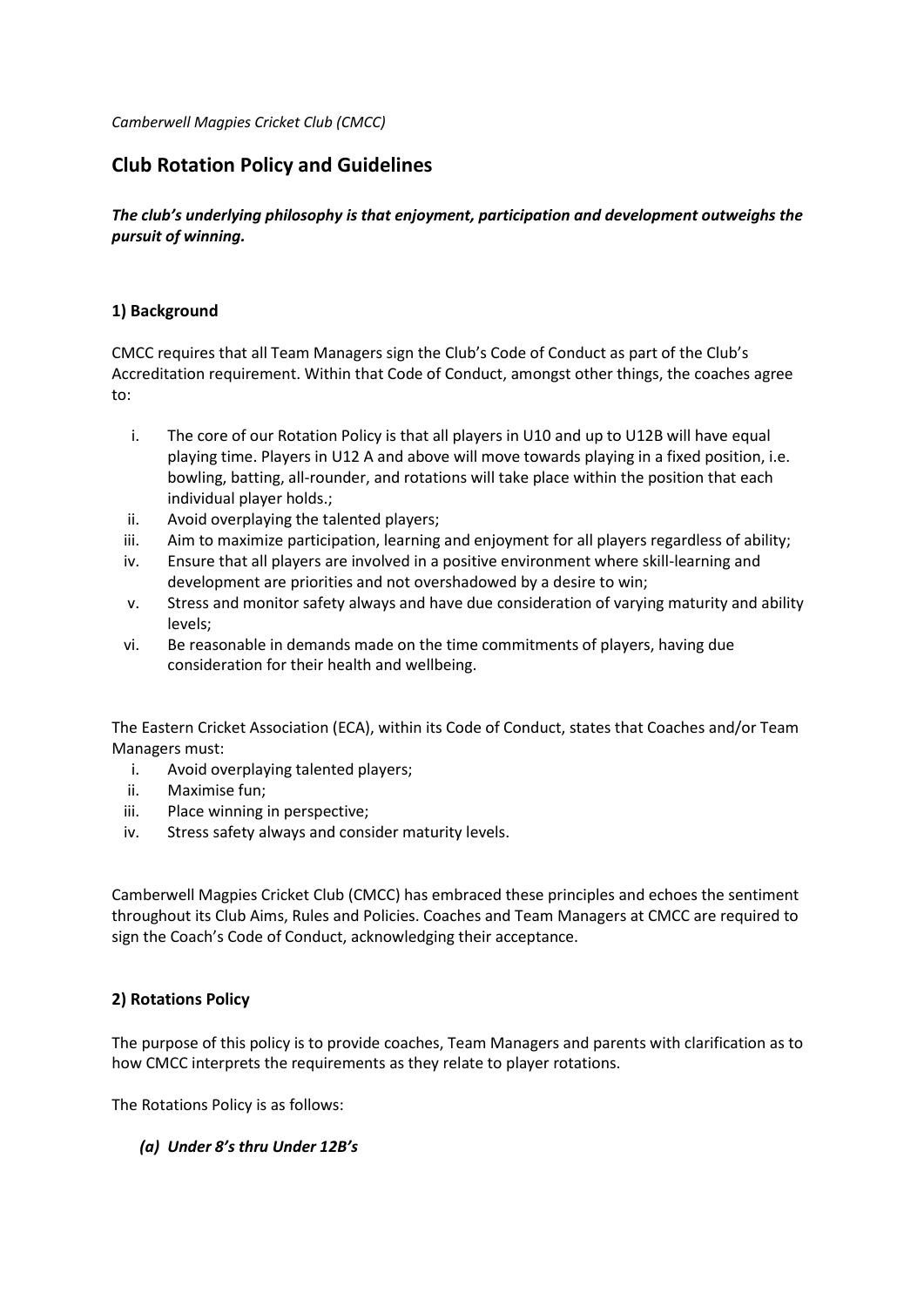- i. Over the course of the year, coaches and Team Managers should strive to ensure that all players gain equal playing time.
- ii. On any given match day, coaches and Team Managers should use their best endeavours to ensure all players have equal opportunity to bat, bowl and field. Should this not be achieved in a particular game, playing time should be adjusted in subsequent games.
- iii. Over the course of the year, and having regard to differing maturity levels and player safety, all players should have the opportunity to play in different positions
- iv. The same group of players should not be played pre-dominantly in the same position.
- v. The interchange bench should start with different players each week.
- vi. Should the maximum number of players be exceeded, players can be rostered off on a fair and equitable basis. Games missed due to injury and absence should be counted as "rostered off" where practicable and parents should be given as much notice as possible.

#### *(b) Under 12A and above*

i. It is acknowledged that players in U12A and above will move towards playing in a fixed position, i.e. bowling, batting, all-rounder, and rotations will take place within the position that each individual player holds. As such, coaches and Team Managers can use some discretion as to which players play in each position, providing it does not compromise the development of any player.

The policies regarding playing time and rostering are unchanged, including finals.

- ii. It is acknowledged that:
	- some players are very serious in their pursuit of an elite cricket career, whilst others are enjoying football as a social, sporting activity;
	- teams can have different objectives, depending upon which division they are in, the composition of players and the players' individual objectives;
	- each team's circumstances can differ considerably;
- iii. Coaches should discuss the proposed rotations plan with the Director of Coaching, with the purpose of developing an approach that embraces their team's objectives, is fair and equitable, whilst allowing the team to be competitive.

#### *(c) Commitment from Players and Disciplinary Action*

- i. It is acknowledged that coaches and Team Managers are voluntary members of the CMCC and their contributions are greatly valued and appreciated. Players and parents are expected to respect all coaches and officials, not be disruptive and be a contributing member of the team.
- ii. Should a player not be fulfilling their commitments, coaches and Team Managers may increase the time a player spends on the interchange bench, providing the coach and/or Team Manager discusses the matter with both the Director of Coaching and the player's parents*.*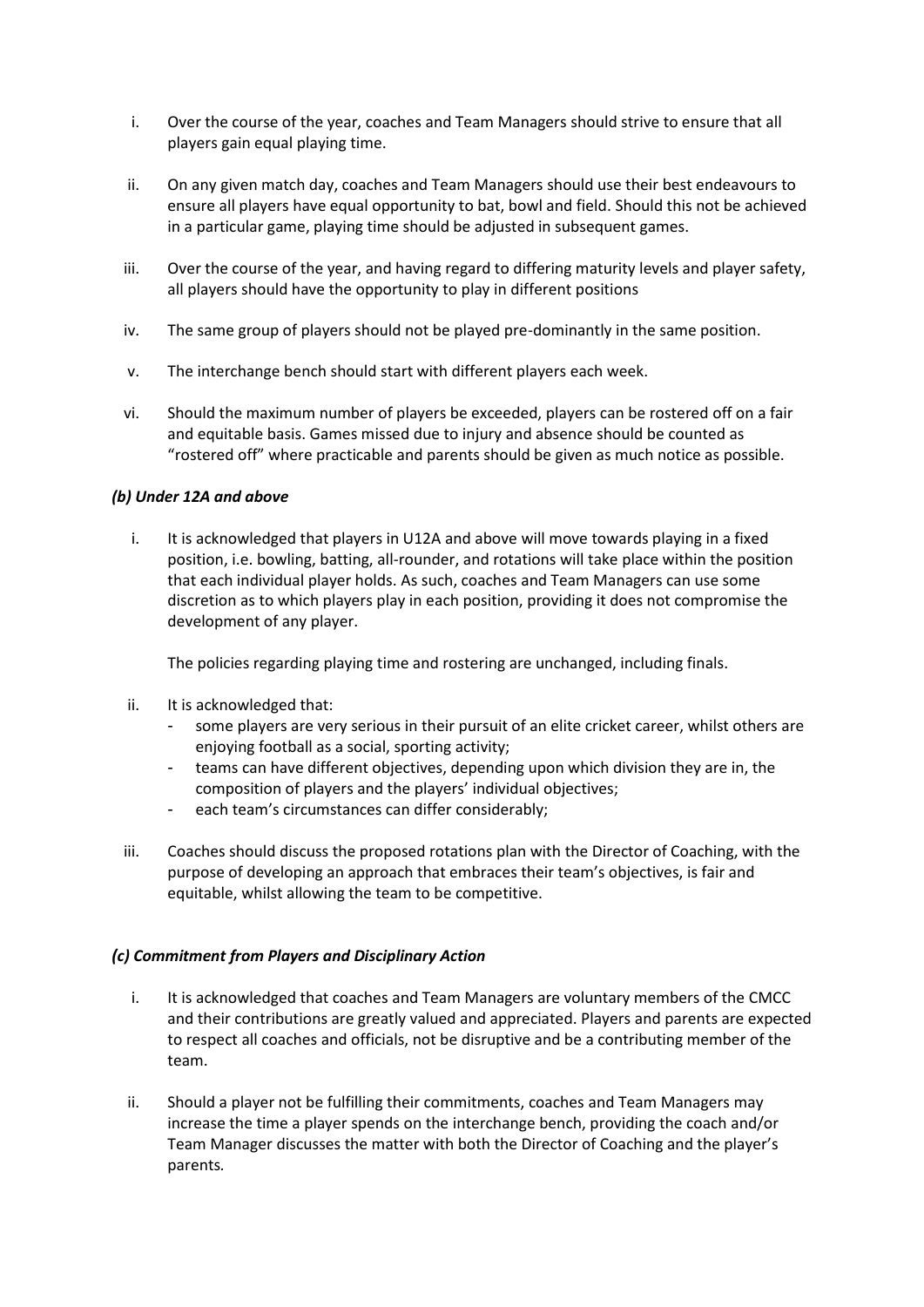#### *(e) Tools to Help Coaches – Communication and Records*

In all instances, coaches and Team Managers are encouraged to engage in open communication with parents as to how these policies will be implemented throughout the season.

It is recommended that all coaches and Team Managers keep records of rotations / positions, review them on a periodical basis and take remedial action to balance out anomalies.